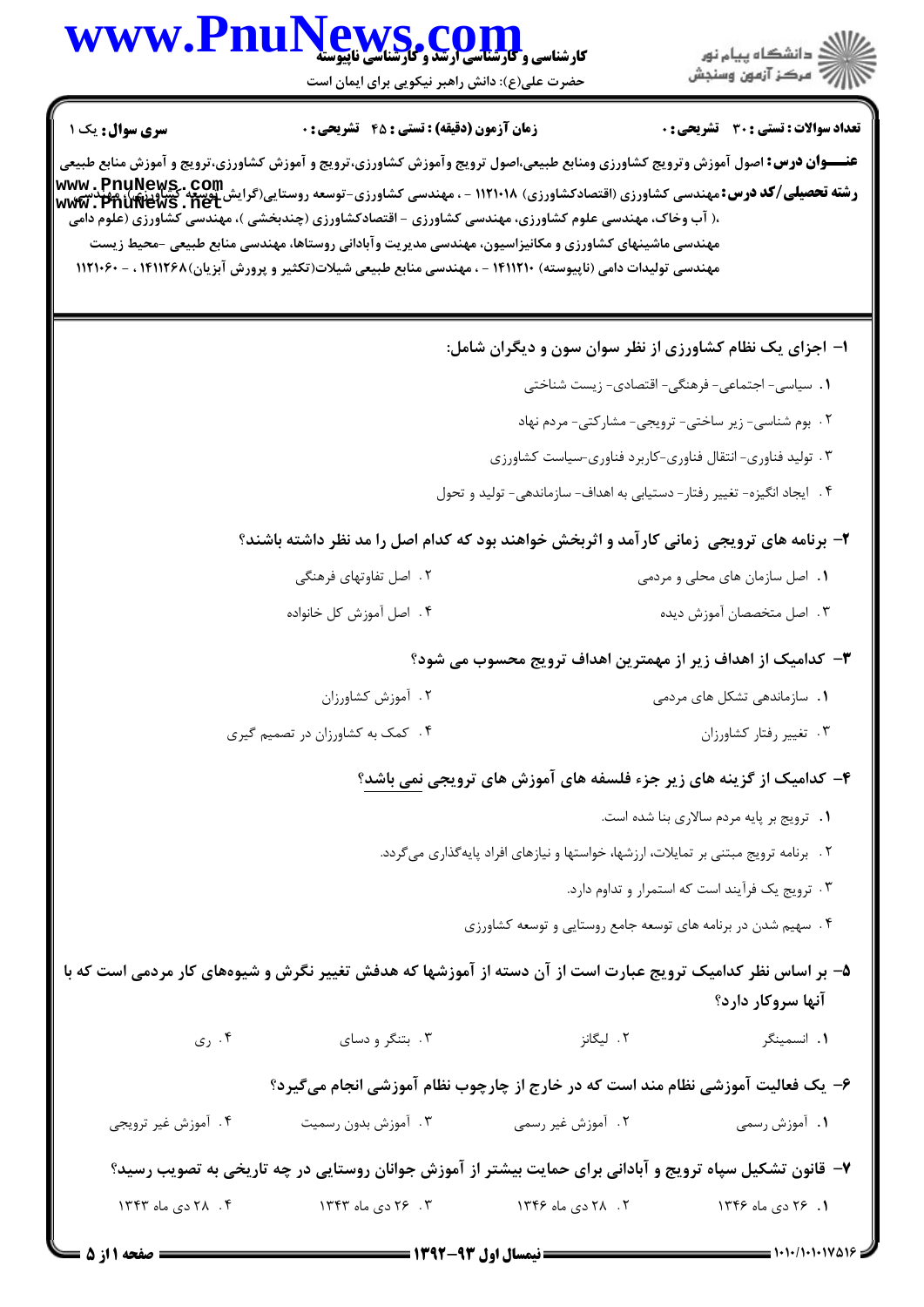|                                          | WWW.PnuNews.com<br>حضرت علی(ع): دانش راهبر نیکویی برای ایمان است                                                                                                                                                                                                                                                                                                                                                                                                                                                                                                                                                                                                                                                    |                                                                 | ِ<br>∭ دانشڪاه پيام نور<br>∭ مرڪز آزمون وسنڊش      |
|------------------------------------------|---------------------------------------------------------------------------------------------------------------------------------------------------------------------------------------------------------------------------------------------------------------------------------------------------------------------------------------------------------------------------------------------------------------------------------------------------------------------------------------------------------------------------------------------------------------------------------------------------------------------------------------------------------------------------------------------------------------------|-----------------------------------------------------------------|----------------------------------------------------|
| <b>سری سوال :</b> ۱ یک                   | <b>زمان آزمون (دقیقه) : تستی : 45 گشریحی : 0</b>                                                                                                                                                                                                                                                                                                                                                                                                                                                                                                                                                                                                                                                                    |                                                                 | <b>تعداد سوالات : تستي : 30 ٪ تشريحي : 0</b>       |
|                                          | <b>عنـــوان درس:</b> اصول آموزش وترويج كشاورزى ومنابع طبيعى،اصول ترويج وآموزش كشاورزى،ترويج و آموزش كشاورزى،ترويج و آموزش منابع طبيعى<br><b>رشته تحصیلی/کد درس:</b> مهندسی کشاورزی (اقتصادکشاورزی) ۱۱۲۱۰۱۸ - ، مهندسی کشاورزی-توسعه روستایی(گرایش نوسعه کشاورزی)، مهندسی<br><b>رشته تحصیلی/کد درس:</b> مهندسی کشاورزی (اقتصادکشاورزی) ۱۱۲۱۰۱۸ - ، مهندسی کشاورزی-توسعه روستایی(گرای<br>آب وخاک، مهندسی علوم کشاورزی، مهندسی کشاورزی - اقتصادکشاورزی (چندبخشی )، مهندسی کشاورزی (علوم دامی )،<br>مهندسی ماشینهای کشاورزی و مکانیزاسیون، مهندسی مدیریت وآبادانی روستاها، مهندسی منابع طبیعی -محیط زیست<br>۱۲۱۰۶۰ - ، مهندسی تولیدات دامی (ناپیوسته) ۱۴۱۱۲۱۰ - ، مهندسی منابع طبیعی شیلات(تکثیر و پرورش آبزیان)۱۴۱۱۲۶۸ |                                                                 |                                                    |
|                                          |                                                                                                                                                                                                                                                                                                                                                                                                                                                                                                                                                                                                                                                                                                                     |                                                                 | ٨- منظور از AKIS چیست؟                             |
|                                          | ۲. نظام انتقال و فناوری کشاورزی                                                                                                                                                                                                                                                                                                                                                                                                                                                                                                                                                                                                                                                                                     |                                                                 | ١. نظام دانش و اطلاعات كشاورزي                     |
|                                          | ۰۴ ارزیابی سریع نظام دانش و اطلاعات کشاورزی                                                                                                                                                                                                                                                                                                                                                                                                                                                                                                                                                                                                                                                                         |                                                                 | ۰۳ نظام گسترده تر فناوری کشاورزی                   |
|                                          |                                                                                                                                                                                                                                                                                                                                                                                                                                                                                                                                                                                                                                                                                                                     | ۹- رسایی و روانی سخن جزء کدامیک از اصول سخنرانی می باشد؟        |                                                    |
|                                          | ۰۲ وضع ظاهري                                                                                                                                                                                                                                                                                                                                                                                                                                                                                                                                                                                                                                                                                                        |                                                                 | ٠١. كنترل اعصاب                                    |
|                                          | ۰۴ برقراري و حفظ ارتباط با مخاطبان                                                                                                                                                                                                                                                                                                                                                                                                                                                                                                                                                                                                                                                                                  |                                                                 | ۰۳ درک مطلب                                        |
|                                          | ۱۰- کدام رهیافت به تفسیر سیاستها و رویه های دولتی برای مردم، عمل به عنوان بازوی دولت برای اجرای برنامهها و فعاليتهای                                                                                                                                                                                                                                                                                                                                                                                                                                                                                                                                                                                                |                                                                 | ترویج کشاورزی اشاره دارد؟                          |
| ۰۴ پروژه                                 | ۰۳ تخصصی کالا                                                                                                                                                                                                                                                                                                                                                                                                                                                                                                                                                                                                                                                                                                       | ۲. عمومی                                                        | ۰۱ مشارکتی                                         |
|                                          | 1۱– فقدان توانایی بسیاری از دولت ها برای استمرار طرح پس از قطع کمک&ای بینالمللی، یکی از معایب این رهیافت محسوب                                                                                                                                                                                                                                                                                                                                                                                                                                                                                                                                                                                                      |                                                                 | مىشود؟                                             |
| ۰۴ تسهيم هزينه                           | ۰۳ کشاورزی مشارکتی                                                                                                                                                                                                                                                                                                                                                                                                                                                                                                                                                                                                                                                                                                  | ۰۲ آموزش و دیدار                                                | ۰۱. تخصصی کالا                                     |
|                                          | ۱۲- افزایش تناسب فناوری با شرایط زارع و بهبود پیوند بین مروج، محقق و کشاورز از مزایای کدامیک از رهیافتها میباشد؟                                                                                                                                                                                                                                                                                                                                                                                                                                                                                                                                                                                                    |                                                                 |                                                    |
|                                          | ۲ . توسعه نظام های زراعی                                                                                                                                                                                                                                                                                                                                                                                                                                                                                                                                                                                                                                                                                            |                                                                 | ٠١. ترويج كشاورزي متعارف                           |
|                                          | ۴ . مؤسسه آموزشی                                                                                                                                                                                                                                                                                                                                                                                                                                                                                                                                                                                                                                                                                                    |                                                                 | ۰۳ آموزش و دیدار                                   |
|                                          |                                                                                                                                                                                                                                                                                                                                                                                                                                                                                                                                                                                                                                                                                                                     | ۱۳- در کدام رهیافت مروج نقش یک انگیزشگر را دارد؟                |                                                    |
| ۰۴ پروژه                                 | ۰۳ مؤسسه آموزشی                                                                                                                                                                                                                                                                                                                                                                                                                                                                                                                                                                                                                                                                                                     | ۰۲ آموزش و دیدار                                                | ۰۱ مشارکتی                                         |
|                                          |                                                                                                                                                                                                                                                                                                                                                                                                                                                                                                                                                                                                                                                                                                                     | ۱۴- نقش اساسی ترویج در بسیاری از کشورهای کمتر توسعه یافته چیست؟ |                                                    |
|                                          | ۲. افزایش تولیدات کشاورزی و محصولات جانبی                                                                                                                                                                                                                                                                                                                                                                                                                                                                                                                                                                                                                                                                           | ٠١. آموزش پيرامون نحوه سازماندهي مؤثر عوامل و نهاده ها          |                                                    |
| ۰۴ تشویق پذیرش تکنولوژی های نوین کشاورزی |                                                                                                                                                                                                                                                                                                                                                                                                                                                                                                                                                                                                                                                                                                                     |                                                                 | ۰۳ حل مشکل زارعان، سازمان های کشاورزی و سایر عوامل |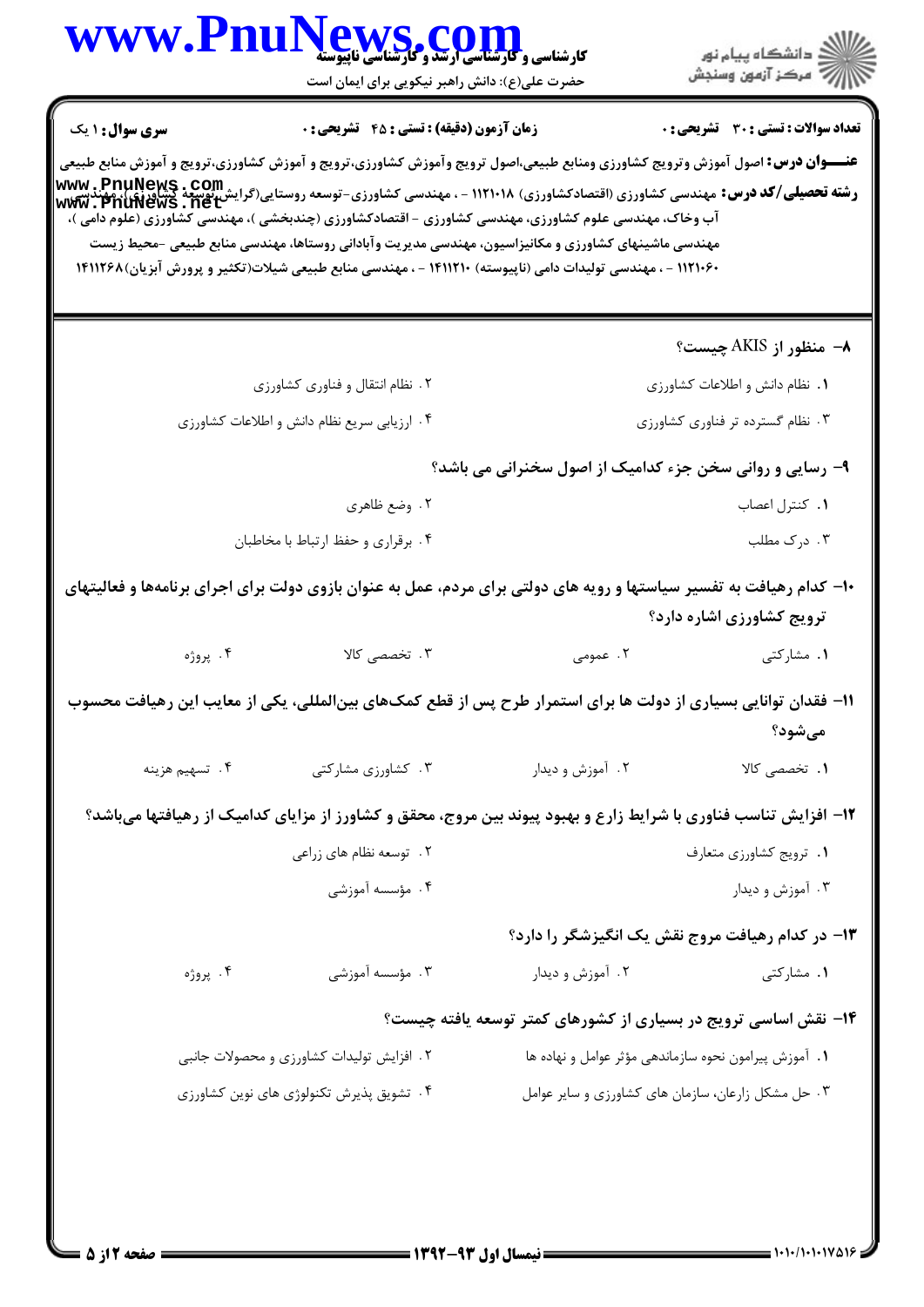|                        | کارشناسی و کارشناسی ارتقد و گاریکا<br>کارشناسی و کارشناسی ارتقد و گارشناسی ناپیوسته<br>حضرت علی(ع): دانش راهبر نیکویی برای ایمان است                                                                                                                                                                                                                                                                                                                                                                                                                                                                                                                                                               |                                                                                  | ڪ دانشڪاه پيام نور<br>ر∕ = مرڪز آزمون وسنڊش |
|------------------------|----------------------------------------------------------------------------------------------------------------------------------------------------------------------------------------------------------------------------------------------------------------------------------------------------------------------------------------------------------------------------------------------------------------------------------------------------------------------------------------------------------------------------------------------------------------------------------------------------------------------------------------------------------------------------------------------------|----------------------------------------------------------------------------------|---------------------------------------------|
| <b>سری سوال : ۱ یک</b> | <b>زمان آزمون (دقیقه) : تستی : 45 تشریحی : 0</b><br><b>عنـــوان درس:</b> اصول آموزش وترويج كشاورزى ومنابع طبيعى،اصول ترويج وآموزش كشاورزى،ترويج و آموزش كشاورزى،ترويج و آموزش منابع طبيعى<br><b>رشته تحصیلی/کد درس:</b><br>مهندسی میشه بیندسی کشاورزی (اقتصادکشاورزی) ۱۱۲۱۰۱۸ - ، مهندسی کشاورزی-توسعه روستایی(گرایش نوسعه کشاورزی)، مهندسی<br>www . PnuNews . net<br>آب وخاک، مهندسی علوم کشاورزی، مهندسی کشاورزی - اقتصادکشاورزی (چندبخشی )، مهندسی کشاورزی (علوم دامی )،<br>مهندسی ماشینهای کشاورزی و مکانیزاسیون، مهندسی مدیریت وآبادانی روستاها، مهندسی منابع طبیعی -محیط زیست<br>۱۲۱۰۶۰ - ، مهندسی تولیدات دامی (ناپیوسته) ۱۴۱۱۲۱۰ - ، مهندسی منابع طبیعی شیلات(تکثیر و پرورش آبزیان)۱۴۱۱۲۶۸ |                                                                                  | تعداد سوالات : تستي : 30 ٪ تشريحي : 0       |
|                        | ۱۵− سازمان های چند طبقه ای که بدنه آن از یک رأس و واحدهای پایه تشکیل شده است، جزء کدامیک از سازمانهای                                                                                                                                                                                                                                                                                                                                                                                                                                                                                                                                                                                              |                                                                                  | کشاورزان میباشند؟                           |
|                        | ۲. سازمان های ترویجی                                                                                                                                                                                                                                                                                                                                                                                                                                                                                                                                                                                                                                                                               |                                                                                  | 1. سازمان های مردمی- محلی                   |
|                        | ۰۴ انجمن های ملی کشاورزان                                                                                                                                                                                                                                                                                                                                                                                                                                                                                                                                                                                                                                                                          |                                                                                  | ۰۳ اتحادیه ها یا شبکه ها                    |
|                        |                                                                                                                                                                                                                                                                                                                                                                                                                                                                                                                                                                                                                                                                                                    | ۱۶– کدامیک از کشورهای زیر در دهه ۱۹۷۰ نظام ترویج خود را خصوصی کرد؟               |                                             |
| ۰۴ فرانسه              | ۰۳ ایتالیا                                                                                                                                                                                                                                                                                                                                                                                                                                                                                                                                                                                                                                                                                         | ۰۲ دانمارک                                                                       | ٠١. شيلى                                    |
|                        | ۱۷– کدام معیار در انتخاب روش ترویجی مناسب تأکید بر روش هایی داردکه مروجان بتوانند با حداقل آموزش آنها را بکار                                                                                                                                                                                                                                                                                                                                                                                                                                                                                                                                                                                      |                                                                                  | بگيرند؟                                     |
| ۰۴ مهارت               | ۰۳ منابع موجود                                                                                                                                                                                                                                                                                                                                                                                                                                                                                                                                                                                                                                                                                     | ٢. سطح پوشش                                                                      | ٠١. مكمل بودن                               |
|                        |                                                                                                                                                                                                                                                                                                                                                                                                                                                                                                                                                                                                                                                                                                    | ۱۸- روش استفاده از پرچم صحرایی برای اولین بار در کدام کشور ابداع و به آن عمل شد؟ |                                             |
| ۰۴ هندوستان            | ۰۳ آمریکا                                                                                                                                                                                                                                                                                                                                                                                                                                                                                                                                                                                                                                                                                          | ۰۲ کره                                                                           | ٠١. شيلى                                    |
|                        | ۱۹- در کدامیک از روش های نمایش نتیجه ای کرت یا بلوک وجود ندارد و بیشتر در مورد محصولاتی اجرا میشود که برای                                                                                                                                                                                                                                                                                                                                                                                                                                                                                                                                                                                         |                                                                                  | اولین بار در یک منطقه معرفی میشوند؟         |
| ۰۴ بسته ای             | ۰۳ تک- مداخله ای                                                                                                                                                                                                                                                                                                                                                                                                                                                                                                                                                                                                                                                                                   | ۲. تک-کشاورز                                                                     | ٠١. الگوى كشت                               |
|                        | ۲۰- کدامیک از وظایف و کارکردهای فرآیند مدیریت مشخص می کند که چه وظایفی توسط چه کسانی و چگونه باید انجام                                                                                                                                                                                                                                                                                                                                                                                                                                                                                                                                                                                            |                                                                                  | شود؟                                        |
| ۴. هماهنگی             | ۰۳ کارگزینی                                                                                                                                                                                                                                                                                                                                                                                                                                                                                                                                                                                                                                                                                        | ۰۲ سازماندهی                                                                     | ٠١. برنامه ريزي                             |
|                        | ۲۱- در کدامیک از روشهای رهبری، شخص رهبر مایل است در همه مراحل؛ قدرت، نفوذ و اطلاعات خود را با اعضا در میان                                                                                                                                                                                                                                                                                                                                                                                                                                                                                                                                                                                         |                                                                                  | گذارد؟                                      |
|                        |                                                                                                                                                                                                                                                                                                                                                                                                                                                                                                                                                                                                                                                                                                    |                                                                                  |                                             |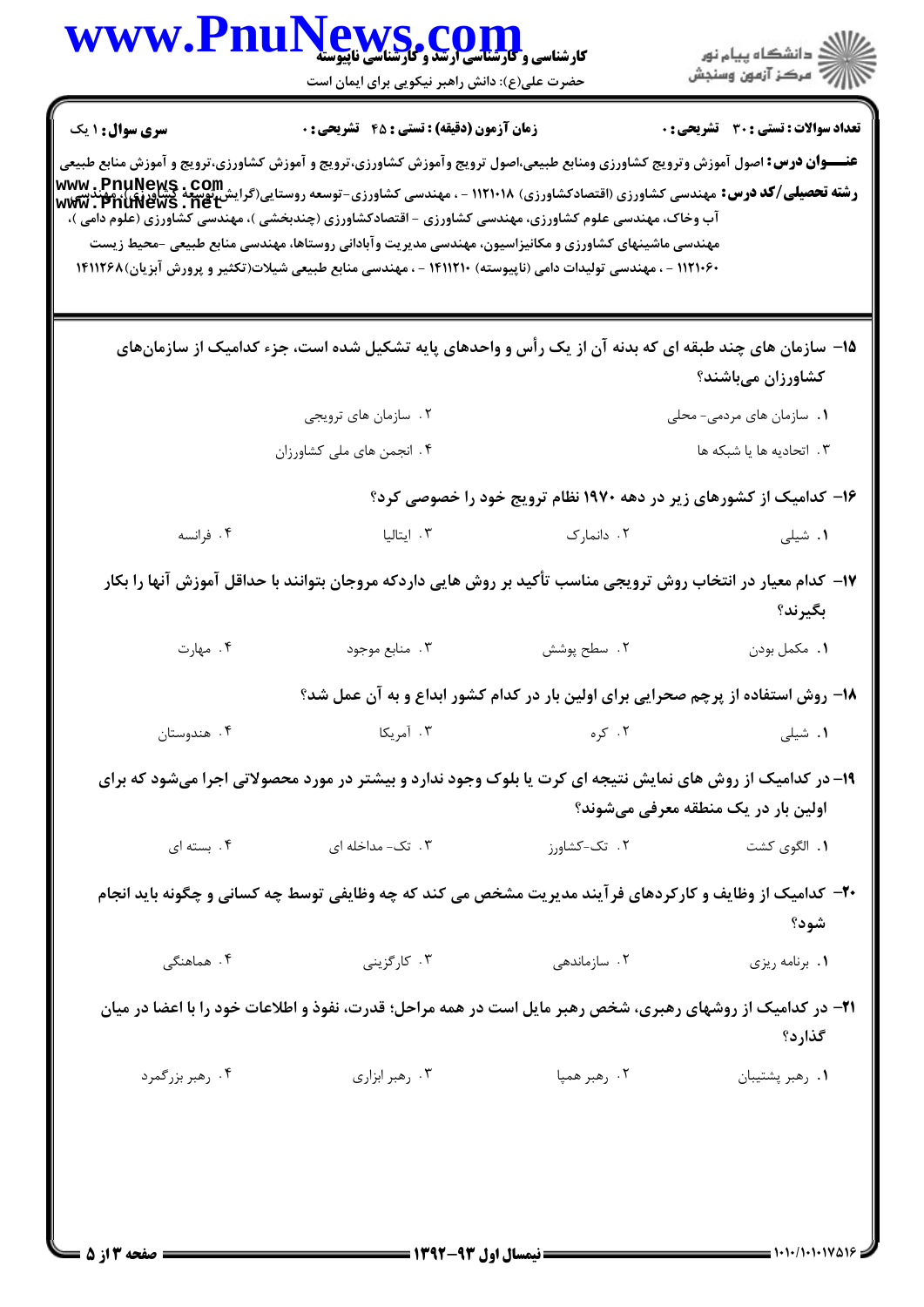| WWW.FD                 | کارشناسی و کارشناسی ارتقد و گارشناسی ناپیوسته                                                                                                                                                                                                                                                                                                                                                                                                                                                                                                                                                                                   |                                                                                             | ڪ دانشڪاه پيا <sub>م</sub> نور<br>∕ <sup>7</sup> مرڪز آزمون وسنڊش |
|------------------------|---------------------------------------------------------------------------------------------------------------------------------------------------------------------------------------------------------------------------------------------------------------------------------------------------------------------------------------------------------------------------------------------------------------------------------------------------------------------------------------------------------------------------------------------------------------------------------------------------------------------------------|---------------------------------------------------------------------------------------------|-------------------------------------------------------------------|
|                        | حضرت علی(ع): دانش راهبر نیکویی برای ایمان است                                                                                                                                                                                                                                                                                                                                                                                                                                                                                                                                                                                   |                                                                                             |                                                                   |
| <b>سری سوال :</b> ۱ یک | <b>زمان آزمون (دقیقه) : تستی : 45 قشریحی : 0</b>                                                                                                                                                                                                                                                                                                                                                                                                                                                                                                                                                                                |                                                                                             | تعداد سوالات : تستي : 30 ٪ تشريحي : 0                             |
|                        | <b>عنـــوان درس:</b> اصول آموزش وترويج كشاورزى ومنابع طبيعى،اصول ترويج وآموزش كشاورزى،ترويج و آموزش كشاورزى،ترويج و آموزش منابع طبيعى<br><b>رشته تحصیلی/کد درس:</b> مهندسی کشاورزی (اقتصادکشاورزی) ۱۱۲۱۰۱۸ - ، مهندسی کشاورزی-توسعه روستایی(گرایش توسعه کشاورزی)، میندسی<br>www . PnuNews . net<br>آب وخاک، مهندسی علوم کشاورزی، مهندسی کشاورزی - اقتصادکشاورزی (چندبخشی )، مهندسی کشاورزی (علوم دامی )،<br>مهندسی ماشینهای کشاورزی و مکانیزاسیون، مهندسی مدیریت وآبادانی روستاها، مهندسی منابع طبیعی -محیط زیست<br>۱۲۱۰۶۰ - ، مهندسی تولیدات دامی (ناپیوسته) ۱۴۱۱۲۱۰ - ، مهندسی منابع طبیعی شیلات(تکثیر و پرورش آبزیان)۱۴۱۱۲۶۸ |                                                                                             |                                                                   |
|                        | ۲۲– در کدامیک از روشهای انگیزشی زیر از طریق آموزش و هدایت سایرین و صحبت در جلسات عمومی، یک روستایی بیشتر                                                                                                                                                                                                                                                                                                                                                                                                                                                                                                                        |                                                                                             | ارضاء مىشود؟                                                      |
|                        | ۰۲ نیاز به پیوندجویی                                                                                                                                                                                                                                                                                                                                                                                                                                                                                                                                                                                                            |                                                                                             | ١. ميل به كسب تجربه هاى جديد                                      |
|                        | ۴. نیاز به قدرت                                                                                                                                                                                                                                                                                                                                                                                                                                                                                                                                                                                                                 |                                                                                             | ۰۳ نیاز به موفقیت و پیشرفت                                        |
|                        | ۲۳- توانایی مروج برای تعیین و تشخیص درست مسأله جزء کدامیک از مهارت های مروج محسوب میشود؟                                                                                                                                                                                                                                                                                                                                                                                                                                                                                                                                        |                                                                                             |                                                                   |
| ۰۴ زراعی               | ۰۳ ارتباطی                                                                                                                                                                                                                                                                                                                                                                                                                                                                                                                                                                                                                      | ۲. اقتصادی                                                                                  | <b>۱</b> . فنی                                                    |
|                        | ۲۴– هدف کدامیک از شیوه های تکامل حرفه ای مروجان ایجاد توانایی تولید بیشتر و افزایش کارآیی در شغل فعلی است؟                                                                                                                                                                                                                                                                                                                                                                                                                                                                                                                      |                                                                                             |                                                                   |
| ۰۴ آموزش ضمن خدمت      | ۰۳ آموزش قبل از خدمت                                                                                                                                                                                                                                                                                                                                                                                                                                                                                                                                                                                                            | ۰۲ آموزش مستمر                                                                              | <b>١.</b> آموزش القايي                                            |
|                        | ۲۵- بر اساس مدل سندو ۴ مرحله اولیه گام های اساسی در برنامه ریزی ترویجی به ترتیب چیست؟                                                                                                                                                                                                                                                                                                                                                                                                                                                                                                                                           |                                                                                             |                                                                   |
|                        | 1. سازمان برای برنامه ریزی- فرآیند برنامه ریزی- تدوین و آماده سازی سند برنامه- طرح یا نقشه اقدامات اجرایی                                                                                                                                                                                                                                                                                                                                                                                                                                                                                                                       |                                                                                             |                                                                   |
|                        |                                                                                                                                                                                                                                                                                                                                                                                                                                                                                                                                                                                                                                 | ٠٢ سازمان براي برنامه ريزي- فرأيند برنامه ريزي- طرح يا نقشه اقدامات اجرايي- اجرا            |                                                                   |
|                        |                                                                                                                                                                                                                                                                                                                                                                                                                                                                                                                                                                                                                                 | ۰۳ سازمان برای برنامه ریزی- تدوین و آماده سازی سند برنامه- طرح یا نقشه اقدامات اجرایی- اجرا |                                                                   |
|                        | ۰۴ سازمان برای برنامه ریزی - فرآیند برنامه ریزی - طرح یا نقشه اقدامات اجرایی-تدوین و آماده سازی سند برنامه                                                                                                                                                                                                                                                                                                                                                                                                                                                                                                                      |                                                                                             |                                                                   |
|                        |                                                                                                                                                                                                                                                                                                                                                                                                                                                                                                                                                                                                                                 |                                                                                             | <b>۲۶</b> - به زعم ون دن بن و هاوکینز ارزشیابی چیست؟              |
|                        | ۱. ارزشیابی بخشی از فرآیند توسعه است و به عنوان یکی از عناصر برنامه ریزی، عملی است که بیشتر گرایش به آینده دارد تا گذشته.                                                                                                                                                                                                                                                                                                                                                                                                                                                                                                       |                                                                                             |                                                                   |
|                        |                                                                                                                                                                                                                                                                                                                                                                                                                                                                                                                                                                                                                                 | ٢. ارزشیابی به معنای مقایسه و تعیین اهمیت نسبی یک پدیده، نمره یا نتیجه آزمون است.           |                                                                   |
|                        |                                                                                                                                                                                                                                                                                                                                                                                                                                                                                                                                                                                                                                 |                                                                                             | ۰۳ ارزشیابی یک فرآیند و ابزار مدیریت عمل مدار است.                |
|                        | ۰۴ ارزشیابی یک فعالیت روزمره است که به کمک آن ما در مورد ارزش غذایی که می خوریم، … و یا اموری از این قبیل قضاوت میکنیم.                                                                                                                                                                                                                                                                                                                                                                                                                                                                                                         |                                                                                             |                                                                   |
|                        | ۲۷– در کدامیک از مراحل الگوی ارزیابی سیپ فر آیندها، فعالیتها یا رویههای اجرایی برنامه مورد ارزیابی قرار میگیرند؟                                                                                                                                                                                                                                                                                                                                                                                                                                                                                                                |                                                                                             |                                                                   |
|                        |                                                                                                                                                                                                                                                                                                                                                                                                                                                                                                                                                                                                                                 |                                                                                             |                                                                   |

 $\blacksquare$